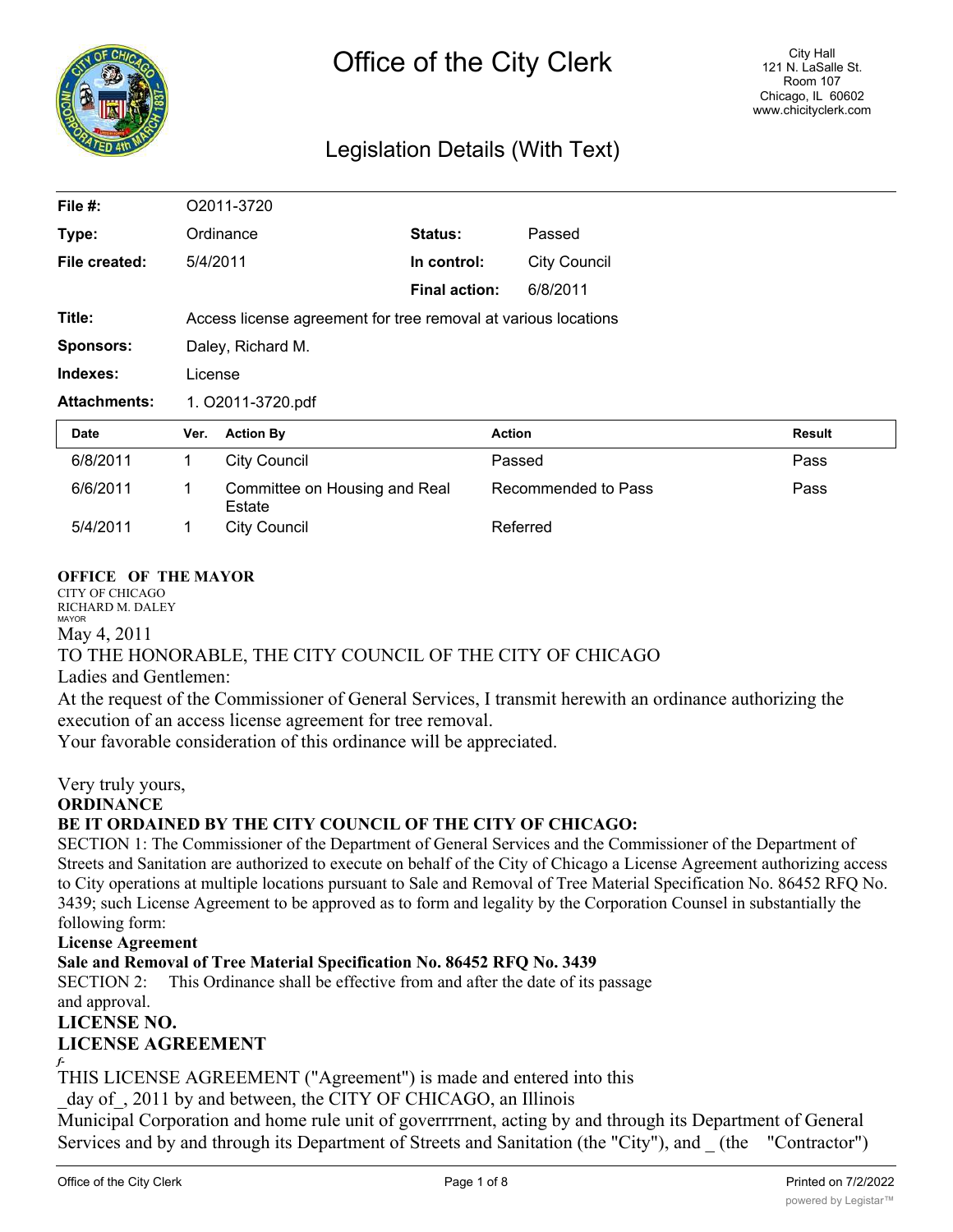whose offices are located at **RECITALS**

WHEREAS, City has selected Contractor as the winning respondent to perform the services and tasks pursuant to City's "Sale and Removal of Tree Material" Specification No. -86452 RFQ No. 3439 (the "Contract"), a copy of which, is attached hereto as Exhibit A and made a part hereof; and

WHEREAS, City is the owner of certain property located at 10001 West Bryn Mawr Avenue in Chicago, Cook County, Illinois and is the Tenant of certain property located at 900 East 103rd Street property in Chicago, Cook County, Illinois, which includes the waste transfer sites depicted in Exhibit B-1 and Exhibit B-2 attached hereto and made a part hereof (collectively the "Fixed Transfer Sites"); and

WHEREAS, City is the owner of the property located at 4101 North Oak Park Avenue, 2505 West Grand Avenue, 4623 West Homer Street, 4255 West Ferdinand Street, 2348 South Ashland Avenue, 3859 South Iron Street, 829 West 120<sup>th</sup> Street, and the Tenant of the 4600 West 72<sup>nd</sup> Street in Chicago, Cook County, Illinois (collectively the "Emergency Transfer Sites"); and

WHEREAS, Contractor requires access the Fixed Transfer Sites on a recurring basis and access to the Emergency Transfer Sites on an as-needed basis, as determined by City's Department of Streets and Sanitation ("DSS"), in order perform the services and tasks pursuant to the Contract; and

WHEREAS, pursuant to the Contract, City has agreed to allow Contractor recurring access to the Fixed Transfer Sites and as-needed access to the Emergency Transfer Sites depicted on Exhibit C attached hereto and made a part hereof (collectively the "Premises"); and

NOW THEREFORE, in consideration of the covenants, terms and conditions set forth herein, the Parties hereto agree and covenant as follows:

# **SECTION 1. GRANT**

City hereby provides Contractor with-non-exclusive license and right of access to the Premises for the purpose of performing the services and tasks pursuant to the Contract.

# **SECTION 2. TERM**

**1**

### LICENSE NO.

The term of this License Agreement ("Term") shall commence on the execution date ("Commencement Date"), and shall end upon the termination of the Contract.

### **SECTION 3. LICENSE FEE**

3.1 F ee. Contractor shall pay a license fee for access to the Premises in the amount

of:.

One Dollar (\$1.00) for the entire term, the receipt and sufficiency of said sum being herewith acknowledged by both parties.

Contractor shall also pay all amounts due under the Contract with respect to the marketing of tree debris material. Contractor shall also bear all other costs of its operations on the Premises in performing the tasks and services under the Contract, including, without limitation, costs of utilities, equipment, security, insurance, hauling and taxes.

# **SECTION 4. USE, ALTERATIONS AND ADDITIONS**

4.1 Shared Use. City agrees to cooperate in the shared use of the Premises with the Contractor, subject to Section 9.14 below, and subject to the terms of the Contract.

4.2 Use of the Premises. Contractor shall not use the Premises in a manner that would violate any Law. Contractor further covenants not to do or suffer any waste or damage, comply in all respects with the laws, ordinances, orders, rules, regulations, and requirements of all federal, state and municipal governmental departments which may be applicable to the Premises or to the use or manner of use of the Premises, disfigurement or injury to any building or improvement on the Premises, or to fixtures and equipment thereof. Any activities on the Premises must be limited to performing the services and tasks pursuant to the Contract. These activities do not include direct or indirect participation or intervention in political campaigns on behalf of or in opposition to any candidate for public office. Contractor shall not use said Premises for political or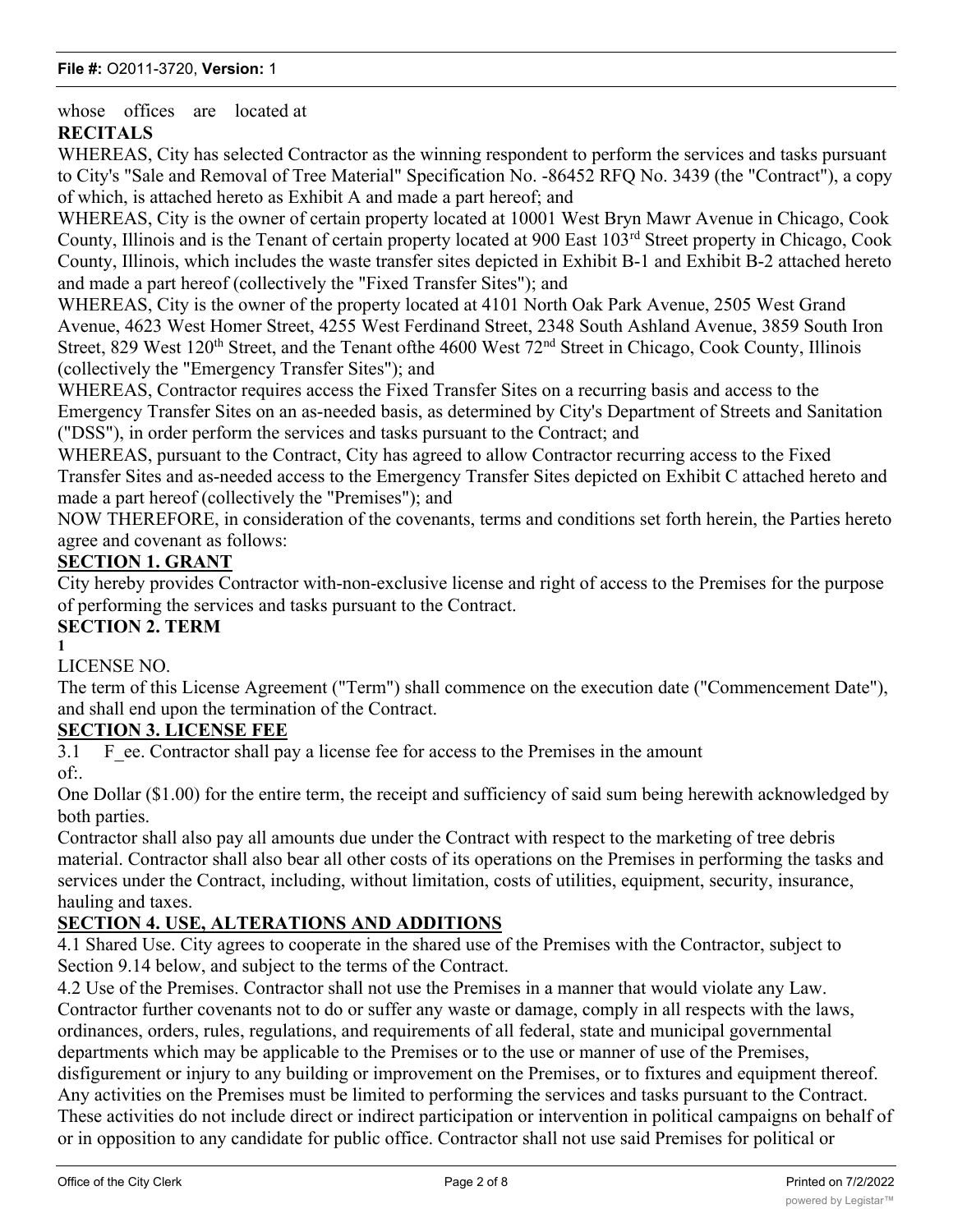religious activities. Contractor agrees that in utilizing said Premises that it shall not discriminate against any member of the public because of race, creed, color, sexual orientation, or national origin.

4.3 Alterations and Additions. Contractor may not make any alterations, additions, and improvements to the Premises, or store any other equipment on the Premises other than that directly used in the performance of the tasks and services required under the Contract.

### **SECTION 5. ASSIGNMENT AND LIENS**

5.1 Assignment and Liens. Contractor shall not assign this License Agreement in whole or in part without the prior written consent of City, which shall be in City's sole discretion.

5.2 Contractor's Covenant against Encumbering Title. Contractor shall not do any act which shall in any way encumber the fee simple estates of City in any ofthe Fixed Transfer Sites and/or Emergency Transfer Sites(or the Fixed Transfer Site of the owner of the 900 East 103rd

### LICENSE NO.

Street property) in and to the licensed Premises, nor shall such Premises be in any way subject to any claim by way of lien or encumbrance, whether by operation of law or by virtue of any express or implied contract by Contractor any claim to, or lien upon, any of the Premises arising from any act or omission of Contractor, or its contractors, respective officers, directors, agents, invitees; or employees.

5.3 Contractor's Covenant against Liens. Contractor shall not permit the Premises, in whole or in part, to become subject to any mechanic's, laborer's, or materialmen's liens on account of labor or material furnished to Contractor or claimed to have been furnished to Contractor. In case of any such lien attaching, Contractor shall immediately pay and remove such lien or furnish security or indemnify City in a manner satisfactory to City in its sole discretion to protect City against any defense or expense arising from such lien. Except during any period in which Contractor appeals any judgment or obtains a rehearing of any such lien, or in the event judgment is stayed, Contractor shall immediately pay any judgment rendered against Contractor, with all proper costs and charges, and shall have the lien released and any judgment satisfied. If Contractor fails to pay and remove any lien or contest such lien in accordance herewith, City, at its election, may pay and satisfy same, and all sums so paid by City, with interest from the date of payment at the rate set at 12% per annum provided that such rate shall not be deemed usurious by any Federal, State, or Local Laws.

### **SECTION 6. INSURANCE AND INDEMNIFICATION**

6.1 Insurance. Contractor shall procure and maintain at all times, at Contractor's own expense, during the term of this License Agreement, the insurance coverages and requirements specified in the Contract.

6.2 Indemnification. Contractor shall indemnify, defend, and hold City and the owner of the 900 East 103rd Street Fixed Transfer Site harmless against all liabilities, judgments, amounts paid in settlement, arbitration or mediation awards, costs, damages, and expenses (including reasonable attorney's fees, expenses, and court costs), whether such claim is related to or arises from personal injury or property damage which may be expended by or accrue against, be charged to, or be recovered from Contractor or City or the owner ofthe 900 East 103rd Street Fixed Transfer Site by reason of Contractor's performance of or failure to perform any of Contractor's obligations under this License Agreement or the Contract, or Contractor's negligent acts or failure to act, or resulting from the acts or failure to act of Contractor's contractors, respective officers, directors, agents, invitees, or employees.

### **SECTION 7. CONFLICT OF INTEREST AND GOVERNMENTAL ETHICS**

7.1 Conflict of Interest. No official or employee of the City of Chicago, nor any member of any board, commission or agency of the City of Chicago, shall have any financial interest (as defined in Chapter 2-156 ofvthe Municipal Code), either direct or indirect, in the Premises; nor shall any such official, employee, or member participate in making or in any way attempt to use his/her position to influence any governmental decision or action with respect to this License Agreement by the City. **3**

# LICENSE NO.

7.2 Duty of Comply with Governmental Ethics Ordinance. City and Contractor shall comply with Chapter 2- 156 of the Municipal Code of Chicago, "Governmental Ethics," including but not limited to section 2-156-120,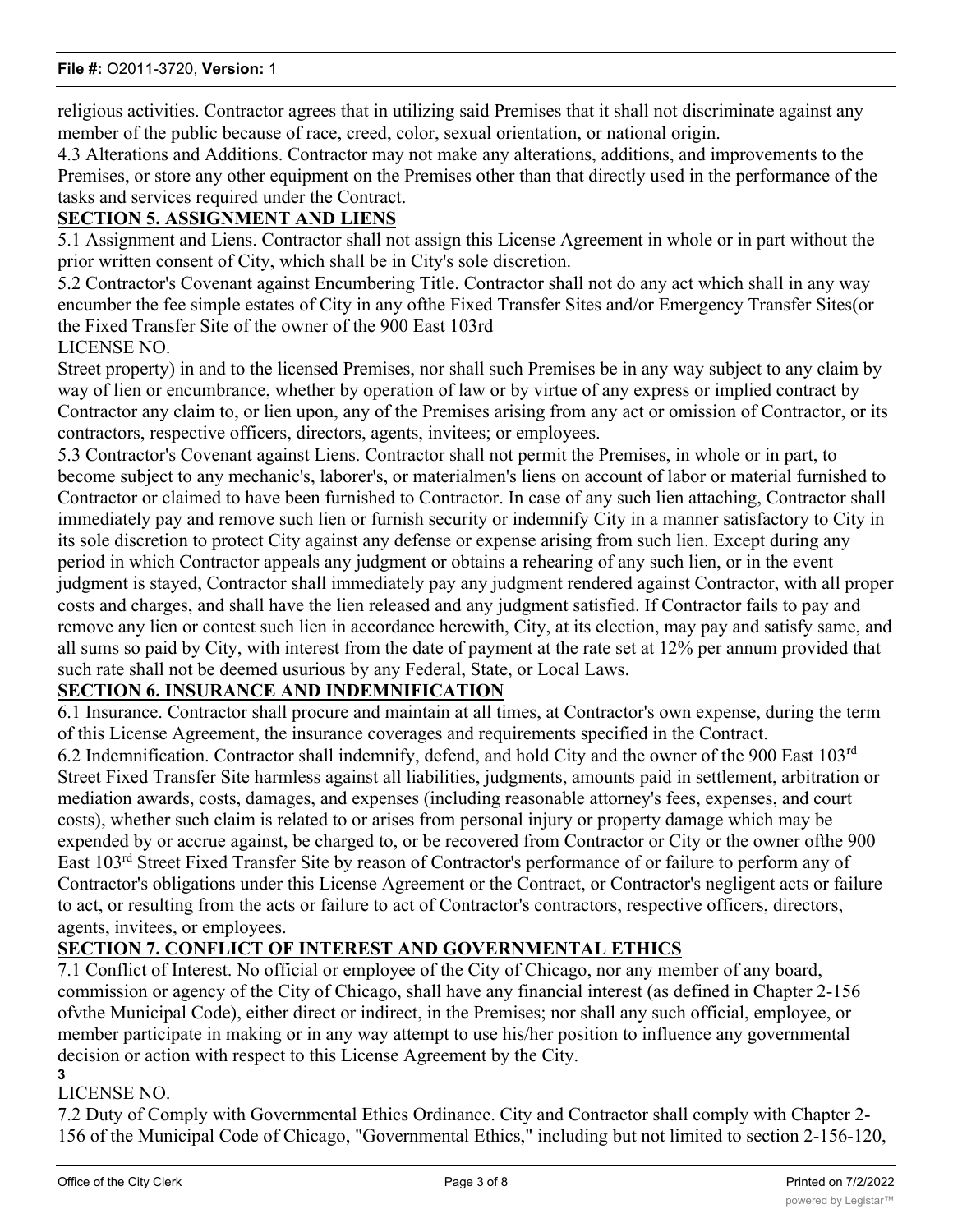which states that no payment, gratuity, or offer of employment shall be made in connection with any City of Chicago contract, as an inducement for the award of that contract or order. Any contract or lease negotiated, entered into, or performed in violation of any of the provisions of Chapter 2-156 shall be voidable as to the City.

# **SECTION 8. FAILURE TO REMOVE PERSONS AND PROPERTY**

8.1 Failure to Remove Persons and Property. Failure of Contractor to immediately remove all of Contractor's persons and personal property from the Premises at the end of the Term of this License Agreement shall obligate the Contractor to pay the City a license fee of \$1,000 per day for each day of such holdover use until such time as such removal occurs. During such unauthorized use period, all other provisions of this License Agreement shall remain in full force and effect.

### **SECTION 9. MISCELLANEOUS**

9.1 Notice. All notices, demands and requests which may be or are required to be given, demanded or requested by either party to the other shall be in writing. All notices, demands and requests by Contractor to City shall be delivered by national overnight courier or shall be sent by United States registered or certified mail, return receipt requested, postage prepaid addressed to City as follows:

\ City of Chicago

Department of Streets and Sanitation 121 North LaSalle Street, Room 700 Chicago, Illinois 60602 City of Chicago

Department of General Services Office of Real Estate Management 30 North LaSalle Street, Suite 300 Chicago, Illinois 60602

or at such other place as City may from time to time designate by written notice to Contractor. All notices, demands, and requests by City to Contractor shall be delivered by a national overnight courier or shall be sent by United States registered or certified mail, return receipt requested, postage prepaid, addressed to Contractor as follows:

or at such other place as Contractor may from time to time designate by written notice to City. Any notice, demand or request which shall be served upon Contractor by City, or upon City by

**4**

LICENSE NO.

Contractor, in the manner aforesaid, shall be deemed to be sufficiently served or given for all purposes hereunder at the time such notice, demand or request shall be mailed.

9.2 Partial Invalidity. If any covenant, condition, provision, term or agreement of this License Agreement shall, to any extent, be held invalid or unenforceable, the remaining covenants, conditions, provisions, terms and agreements of this License Agreement shall not be affected thereby, but each covenant, condition, provision, term or agreement of this License Agreement shall be valid and in force to the fullest extent permitted by law. 9.3 Governing Law. This License Agreement shall be construed and be enforceable in accordance with the laws of the State of Illinois.

9.4 Entire Agreement. All preliminary and contemporaneous negotiations are merged into and incorporated in this License Agreement. This License Agreement contains the entire agreement between the Parties and shall not be modified or amended in any manner except by an instrument in writing executed by the Parties hereto.

9.5 Captions and Section Numbers. The captions and section numbers appearing in this License Agreement are inserted only as a matter of convenience and in no way define, limit, construe or describe the scope or intent of such sections of this License Agreement nor in any way affect this License Agreement.

9.6 Binding Effect of License Agreement. The covenants, agreements, and obligations contained in this License Agreement shall extend to, bind, and inure to the benefit of the Parties hereto and their legal representatives, heirs, successors, and assigns.

9.7 Time is of the Essence. Time is of the essence of this License Agreement and of each and every provision hereof.

9.8 No Principal/Agent or Partnership Relationship. Nothing contained in this License Agreement shall be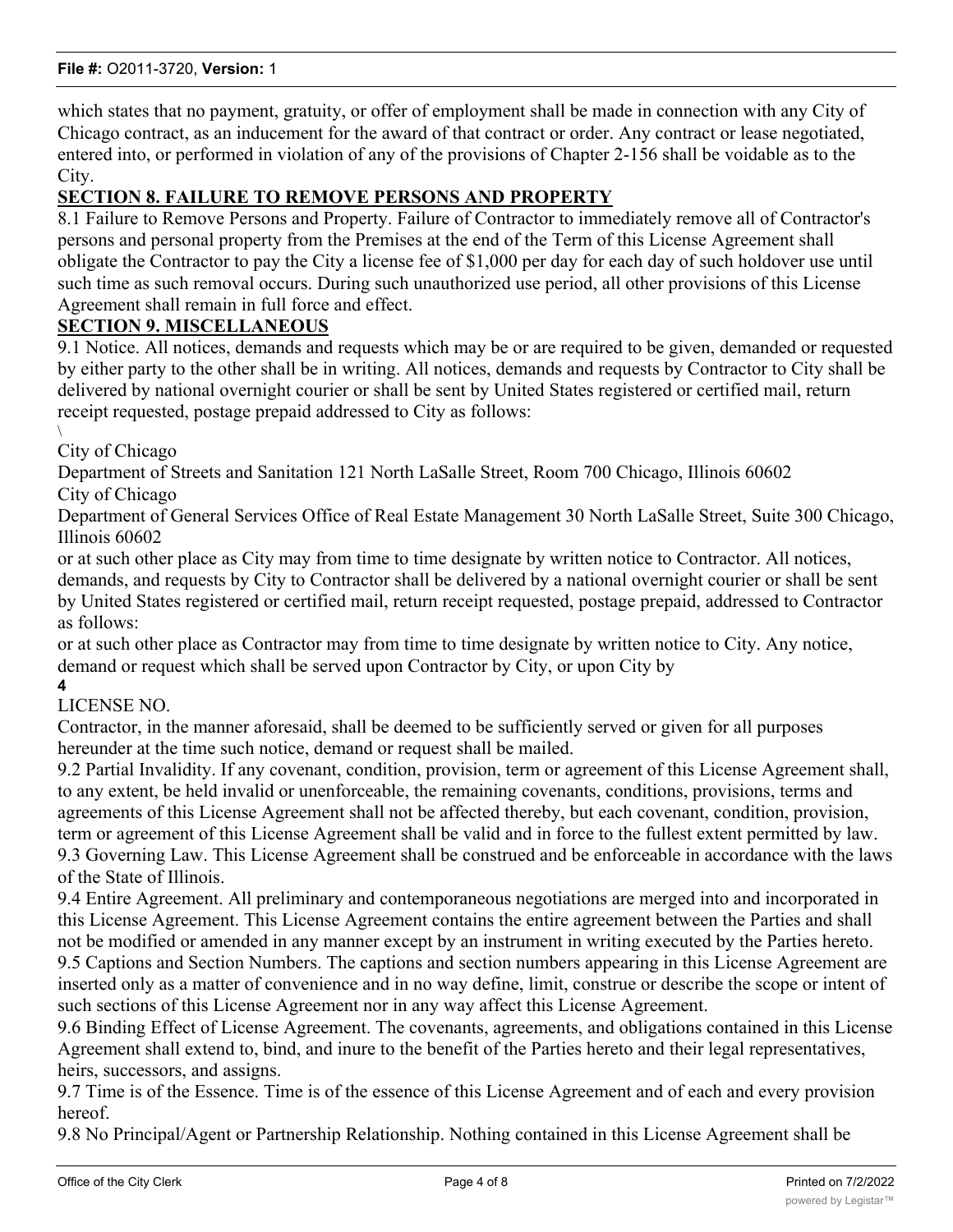#### **File #:** O2011-3720, **Version:** 1

deemed or Construed by the Parties hereto nor by any third party as creating the relationship of principal and agent or of partnership or of joint venture between the Parties hereto.

9.9 Authorization to Execute License Agreement. The Parties executing this'License Agreement hereby represent and warrant that they are duly authorized and acting representatives of City and Contractor respectively and that by their execution of this License Agreement, it became the binding obligation of City and Contractor respectively, subject to no contingencies or conditions except as specifically provided herein. 9.10 Termination of License Agreement. This License Agreement shall terminate upon the termination of the Contract. Such termination shall be without prepayment or penalties.

9.11 Force Majeure. When a period of time is provided in this License Agreement for either party to do or perform any act or thing, the party shall not be liable or responsible for any delays due to strikes, lockouts, casualties, acts of God, wars, acts of terrorism, governmental

#### **5**

### LICENSE NO.

regulation or control, and other causes beyond the reasonable control of the party, and in any such event the time period shall be extended for the amount of time the party is so delayed.

9.12 Amendments. From time to time, the parties hereto may amend this License Agreement with respect to any provisions reasonably related to Contractor's use of the Premises and/or City's administration of said License Agreement including, but not limited to, additional future Fixed Transfer Sites and/or Emergency Transfer Sites. Provided, however, that such Amendment(s) shall not serve to extend the term hereof nor serve to otherwise materially alter the essential provisions contained herein. Such Amendment(s) shall be in writing, shall establish the factual background necessitating such alteration, shall set forth the terms and conditions of such modification, and shall be duly executed by both City and Contractor. Such Amendment(s) shall only take effect upon execution by both parties. Upon execution, such Amendment(s) shall become a part of this License Agreement and all other provisions of this License Agreement shall otherwise remain in full force and effect.<sup>7</sup> 9.13 Primacy of Contract. Where any of the provisions of this License Agreement shall conflict with the Contract, the Contract shall control.

9.14 City Use Paramount. The parties acknowledge that the most important use of the Premises is for City operations as determined by City. Contractor shall refrain from undertaking any activities that interfere with City's primary use of the Premises.

### **SECTION 10. ADDITIONAL RESPONSIBILITIES OF CONTRACTOR**

10.1 Satisfaction with Condition. Contractor agrees that Contractor has inspected the Premises and all related areas and grounds and that Contractor is satisfied with the physical condition thereof.

10.2 Repairs for Contractor Negligence, Vandalism, or Misuse. Contractor shall assume responsibility for any repairs to all of or any portion of any of the Premises necessitated by the negligence, intentional acts or failure to act, vandalism, misuse, theft, or other acts on any portion of any of the Premises by Contractor's employees, clients, invitees, agents, or contractors, or by unauthorized persons.

10.3 Security. Contractor acknowledges that City shall have no security obligations relative to Contractor's use of the Premises. Contractor shall be responsible for properly securing Contractor's equipment and supplies. 10.4 No Alcoholic Beverages. Contractor agrees that no alcoholic beverages of any kind or nature shall be sold, given away, or consumed on the Premises by Contractor or Contractor's employees, agents, or consultants. 10.5 Illegal Activity. Contractor, or any of its agents or employees, shall not perform or permit any practice that is injurious to the Premises or unreasonably disturbs other Contractors, is illegal, or increases the rate of insurance on the Premises.

#### 6

### LICENSE NO.

10.6 Hazardous Materials. Contractor shall keep out of the Premises any materials which cause a fire hazard or safety hazard and shall comply with reasonable requirements of City's fire insurance carrier; not destroy, deface, damage, impair, nor remove any part of the Premises or facilities, equipment or appurtenances thereto. 10.7 Permits. For any activity which Contractor desires to conduct on any of the Premises in which a license or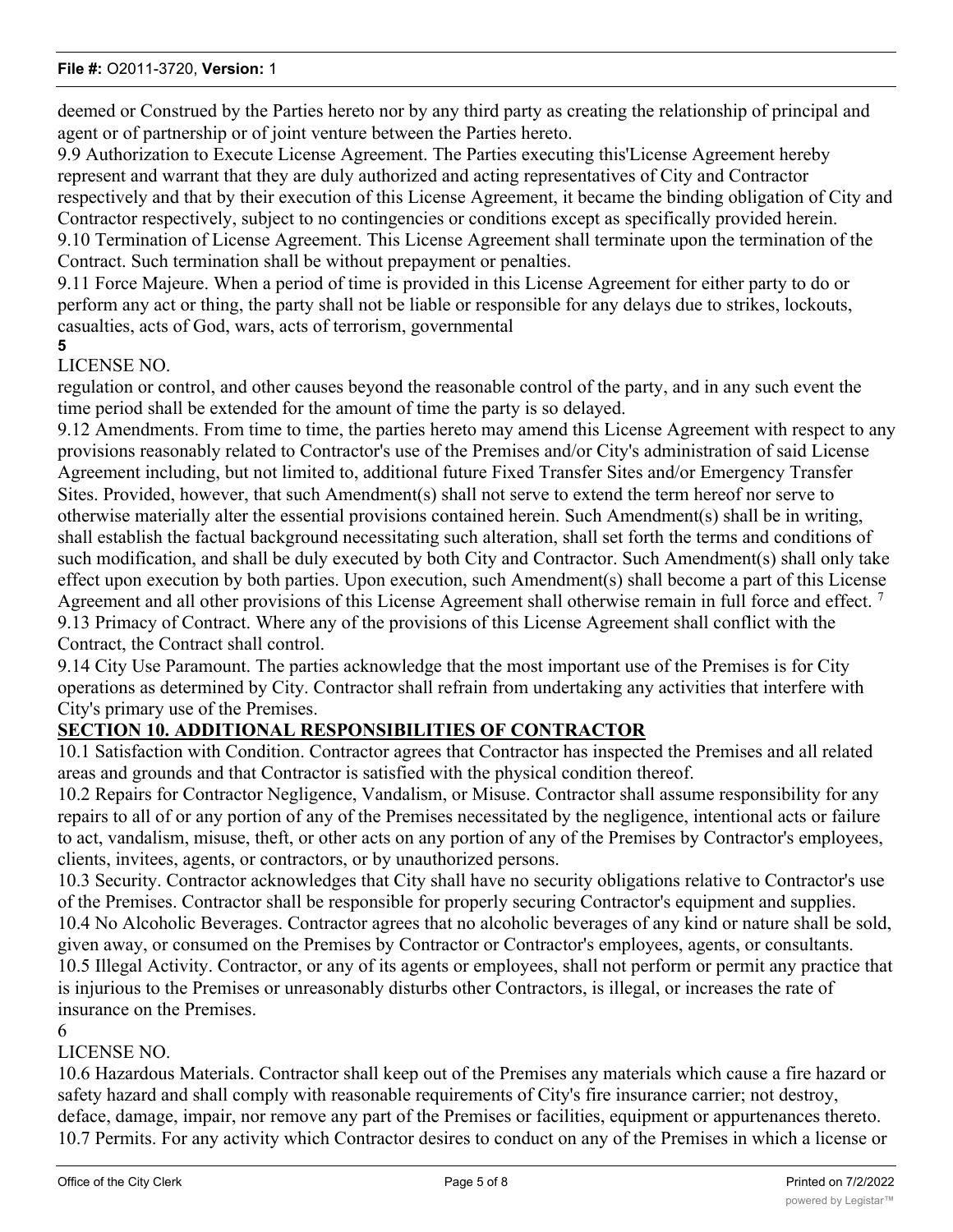permit is required, said license or permit must be obtained by Contractor prior to using the respective Premises for such activity. The City of Chicago, Department of Streets and Sanitation and Department of General Services, must be notified of any such license or permit..

10.8 Condition at Termination. Upon the termination of this License Agreement, Contractor shall remove all equipment and/or materials placed on all of the Premises by Contractor or anyone acting by or under Contractor. Said removal shall be without cost to City.

10.9 No Other Rights. This Agreement does not give Contractor any other right with respect to the Premises. Any rights not specifically granted to Contractor by and through this document are reserved exclusively to City. Execution of this agreement does not obligate City in any manner and City shall not undertake any additional duties or services at City's sole discretion.

### **SECTION 11. CONTRACTOR DISCLOSURES AND REPRESENTATIONS**

11.1 Business Relationships. Contractor acknowledges (A) receipt of a copy of Section 2-156-030 (b) of the Municipal Code of Chicago, (B) that it has read such provision and understands that pursuant to such Section 2- 156-030 (b) it is illegal for any elected official of the City, or any person acting at the direction of such official, to contact, either orally or in writing, any other City official or employee with respect to any matter involving any person with whom the elected City official or employee has a "Business Relationship" (as defined in Section 2-156-080 of the Municipal Code of Chicago), or to participate in any discussion in any City Council committee hearing or in any City Council meeting or to vote on any matter involving the person with whom an elected official has a Business Relationship, and (C) notwithstanding anything to the contrary contained in this Agreement, that a violation of Section 2-156-030 (b) by an elected official, or any person acting at the direction of such official, with respect to any transaction contemplated by this Agreement shall be grounds for termination of this Agreement and the transactions contemplated hereby. Contractor hereby represents and warrants that no violation of Section 2-156-030 (b) has occurred with respect to this License Agreement or the transactions contemplated hereby.

11.2<sup>1</sup> Patriot Act Certification. Contractor represents and warrants that neither Contractor nor any Affiliate thereof (as defined in the next paragraph) is listed on any of the following lists maintained by the Office of Foreign Assets Control of the U.S. Department of the Treasury, the Bureau of Industry and Security of the U.S. Department of Commerce or their successors, or on any other list of persons or entities with which the City may not do business under any applicable law, rule, regulation, order or judgment, the Specially Designated Nationals List, the Denied Persons List, the Unverified List, the Entity List and the Debarred List. **7**

### LICENSE NO.

As used in the above paragraph, an "Affiliate" shall be deemed to be a person or entity related to Contractor that, directly or indirectly, through one or more intermediaries, controls, is controlled by or is under common control with Contractor, and a person or entity shall be deemed to be controlled by another person or entity, if controlled in any manner whatsoever that results in control in fact by that other person or entity (or that other person or entity and any persons or entities with whom that other person or entity is acting jointly or in concert), whether directly or indirectly and whether through share ownership, a trust, a contract or otherwise. 11.3 Prohibition on Certain Contributions-Mayoral Executive Order No. 05-1. Contractor agrees that Contractor, any person or entity who directly or indirectly has an ownership or beneficial interest in Contractor of more than 7.5 percent ("Owners"), spouses and domestic partners of such Owners, Contractor's contractors (i.e., any person or entity in direct contractual privity with Contractor regarding the subject matter of this Agreement) ("Contractors"), any person or entity who directly or indirectly has an ownership or beneficial interest in any Contractor of more than 7.5 percent ("Sub-owners") and spouses and domestic partners of such Sub-owners (Contractor and all the other preceding classes of persons and-entities are together, the "Identified Parties"), shall not make a contribution of any amount to the Mayor of the City of Chicago (the "Mayor") or to his political fundraising committee (i) after execution of this Agreement by Contractor, (ii) while this Agreement or any Other Contract is executory, (iii) during the term of this Agreement or any Other Contract between Contractor and the City, or (iv) during any period while an extension of this Agreement or any Other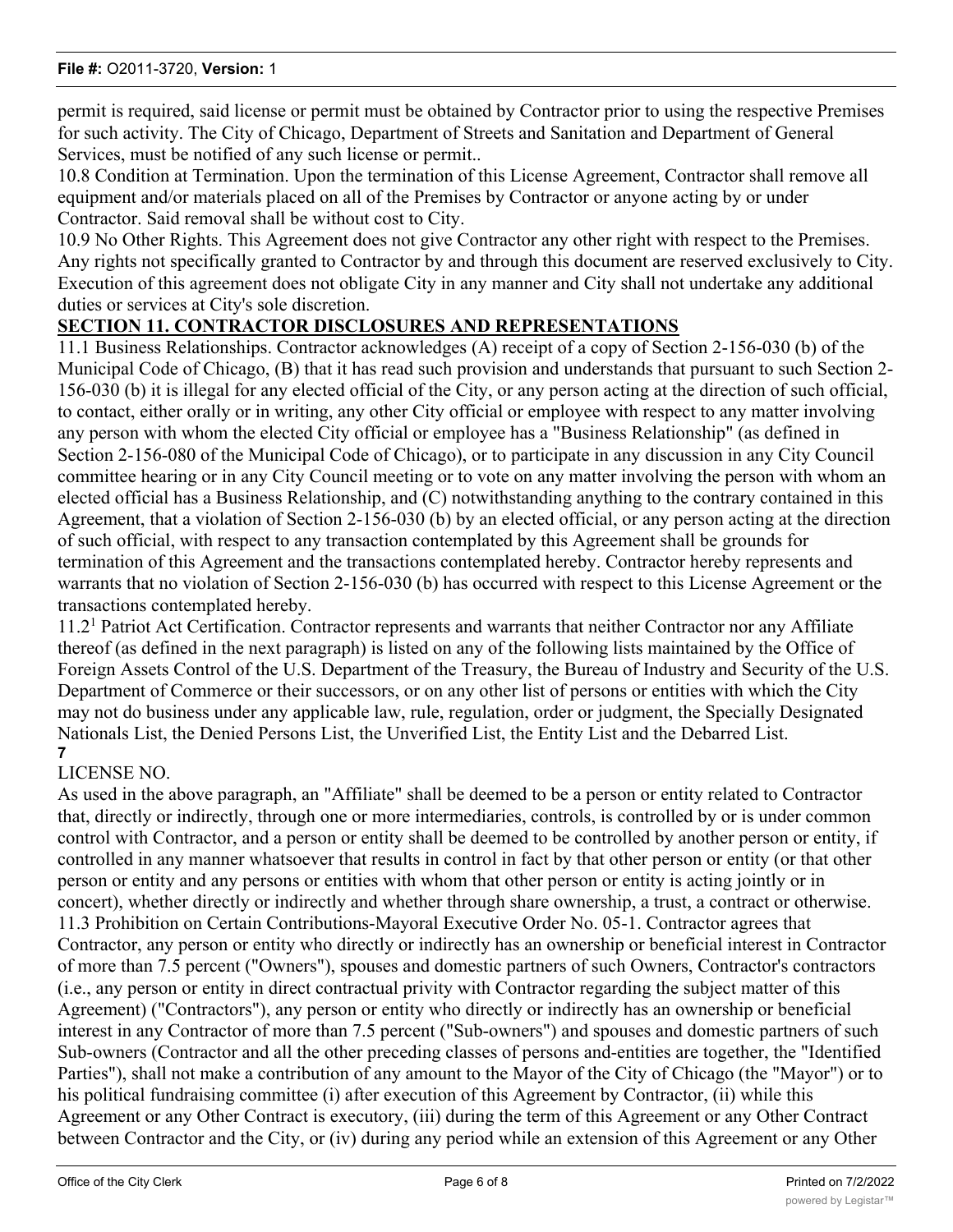#### **File #:** O2011-3720, **Version:** 1

Contract is being sought or negotiated.

Contractor represents and warrants that from the date the City approached the Contractor or the date Contractor approached the City, as applicable, regarding the formulation of this Agreement, no Identified Parties have made a contribution of any amount to the Mayor or to his political fundraising committee.

Contractor agrees that it shall not: (a) coerce, compel or intimidate its employees to make a contribution of any amount to the Mayor or to the Mayor's political fundraising committee; (b) reimburse its employees for a contribution of any amount made to the Mayor or to the Mayor's political fundraising committee; or (c) bundle or solicit others to bundle contributions to the Mayor or to his political fundraising committee.

Contractor agrees that the Identified Parties must not engage in any conduct whatsoever designed to intentionally violate this provision or Mayoral Executive Order No. 05-1 or to entice, direct or solicit others to intentionally violate this provision or Mayoral Executive Order No. 05-1.

Contractor agrees that a violation of, non-compliance with, misrepresentation with respect to, or breach of any covenant or warranty under this provision or violation of Mayoral Executive Order No. 05-1 constitutes a breach and default under this Agreement, and under any Other Contract for which no opportunity to cure will be granted, unless the City, in its sole discretion, elects to grant such an opportunity to cure. Such breach and default entitles the City to all remedies (including, without limitation, termination for default) under this Agreement, under any Other Contract, at law and in equity. This provision amends any Other Contract and supersedes any inconsistent provision contained therein. I 8

i LICENSE NO.

If Contractor intentionally violates this provision or Mayoral Executive Order No. 05-1 prior to the closing of this Agreement, the City may elect to decline to close the transaction contemplated by this Agreement. For purposes of this provision:

"Bundle" means to collect contributions from more than one source which are then delivered by one person to the Mayor or to his political fundraising committee.

"Other Contract" means any other agreement with the City of Chicago to which Contractor is a party that is (i) formed under the authority of chapter 2-92 of the Municipal Code of Chicago; (ii) entered into for the purchase or lease of real or personal property; or (iii) for materials, supplies, equipment or services which are approved or authorized by the City Council of the City of Chicago.

"Contribution" means a "political contribution" as defined in Chapter 2-156 of the Municipal Code of Chicago, as amended.

Individuals are "Domestic Partners" if they satisfy the following criteria:

(A) they are each other's sole domestic partner, responsible for each other's common welfare; and

(B) neither party is married; and

(C) the partners are not related by blood closer than would bar marriage in the State of Illinois; and

(D) each partner is at least 18 years of age, and the partners are the same sex, and the partners reside at the same residence; and

(E) two of the following four conditions exist for the partners:

1. The partners have been residing together for at least 12 months.

2. The partners have common or joint ownership of a residence.

3. The partners have at least two of the following arrangements:

a. joint ownership of a motor vehicle;

*b. a joint credit account; <sup>1</sup>*

c. a joint checking account;

d. a lease for a residence identifying both domestic partners as Contractors.

4. Each partner identifies the other partner as a primary beneficiary in a will.

"Political fundraising committee" means a "political fundraising committee" as defined in Chapter 2-156 of the Municipal Code of Chicago, as amended.